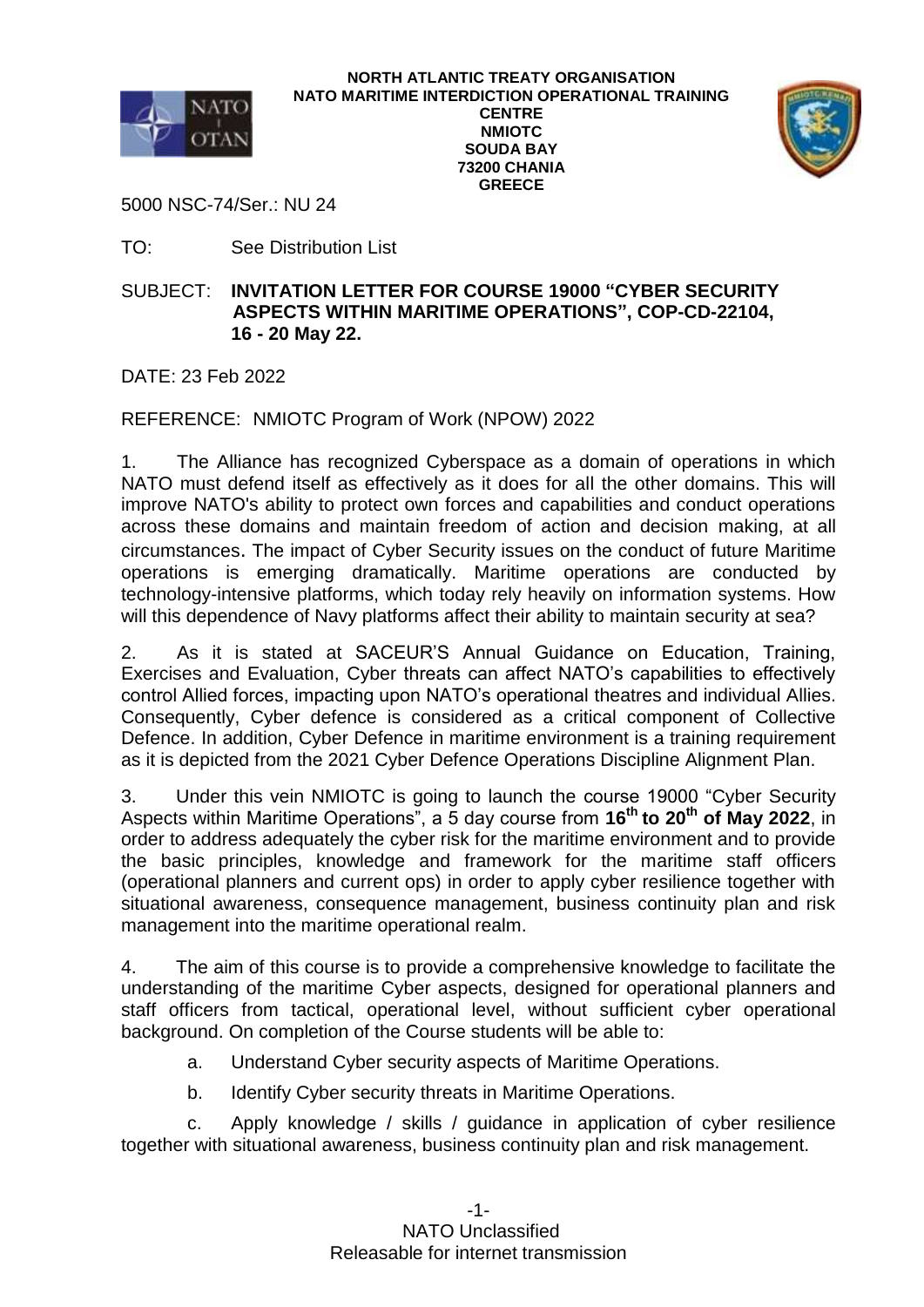5. The target audience is the community of interest maritime personnel functioning as Staff Officers /operational planners, from tactical, operational NCS/NFS HQs, individual NATO Naval Forces, members of NATO response Force (NRF), Enhanced NATO Response Force (eNRF) without dedicated (specialized) Cyber Security operational background. Personnel from Joint Commands and other related Agencies (Coast Guard, Port Police, etc.), educational and training facilities and equivalent civilian personnel from relevant governments / agencies involved in Maritime Security Operations are also eligible to participate.

6. The Course will be conducted in English. Attendees should have the following standards of proficiency in English (as described / coded in STANAG 6001), Listening – Professional (3), Speaking – Professional (3), Reading – Professional (3) and Writing – Professional (3) (SLP3333).

7. This is a NATO ACT approved course, classified as **"NATO Restricted''**. NMIOTC applies security arrangements and regulations according to NATO standards.

8. A draft agenda for this event is hereby attached as Enclosure 1. The final agenda will be included with the Joining Instructions which will be released in due course. Attendance of the participants is obligatory in order to be considered as "successful attendees". In order to pass the course and acquire the relevant certificate, participant at least 85% of the modules of the course.

9. The course will start on **Monday, 16 May and will end on Friday, 20 May 2022,** training hours are from 08:30 to 15:00 daily. Due to the fact that the course will be run with the cooperation of external augmenters (SHAPE J6 Cyber/SHAPE J2/ CYOC/ MARCOM) and academia (University of Derby), the execution of the course is subject to the achievement of the minimum number of participations. Comprehensive administrative instructions are provided at Enclosure 2.

10. The tuition fee for the course is **480,00€**. Payment procedures as paragraph 4 of Enclosure 2.

11. With the current COVID-19 situation, due to the Greek de-escalation plan and the preventive and protective measures that have been implemented, it is been determined that it is possible to execute this course. When registration closes, we will evaluate if this is still valid. Delegates who are registered will be updated by e-mail regarding any measures towards COVID-19 that must be undertaken, which may include cancellation of the course.

12. For organizational purposes, candidates are kindly requested to register by submitting the application form [https://nmiotc.nato.int/join-us/individual-application](https://nmiotc.nato.int/join-us/individual-application-form/)[form/](https://nmiotc.nato.int/join-us/individual-application-form/) or saving it as a .pdf file and send it to [studenadmin@nmiotc.nato.int](mailto:studenadmin@nmiotc.nato.int) no later than (**NLT**) **Friday 15th April 22**.

13. Event details can be found in the Education and Training On-line Catalogue (ETOC) at <https://e-itep.act.nato.int/Guest/ETOCindex.aspx> (COP-CD-22104) or through the NMIOTC official web site [https://nmiotc.nato.int/education](https://nmiotc.nato.int/education-training/resident-courses/courses-catalogue/)[training/resident-courses/courses-catalogue/.](https://nmiotc.nato.int/education-training/resident-courses/courses-catalogue/)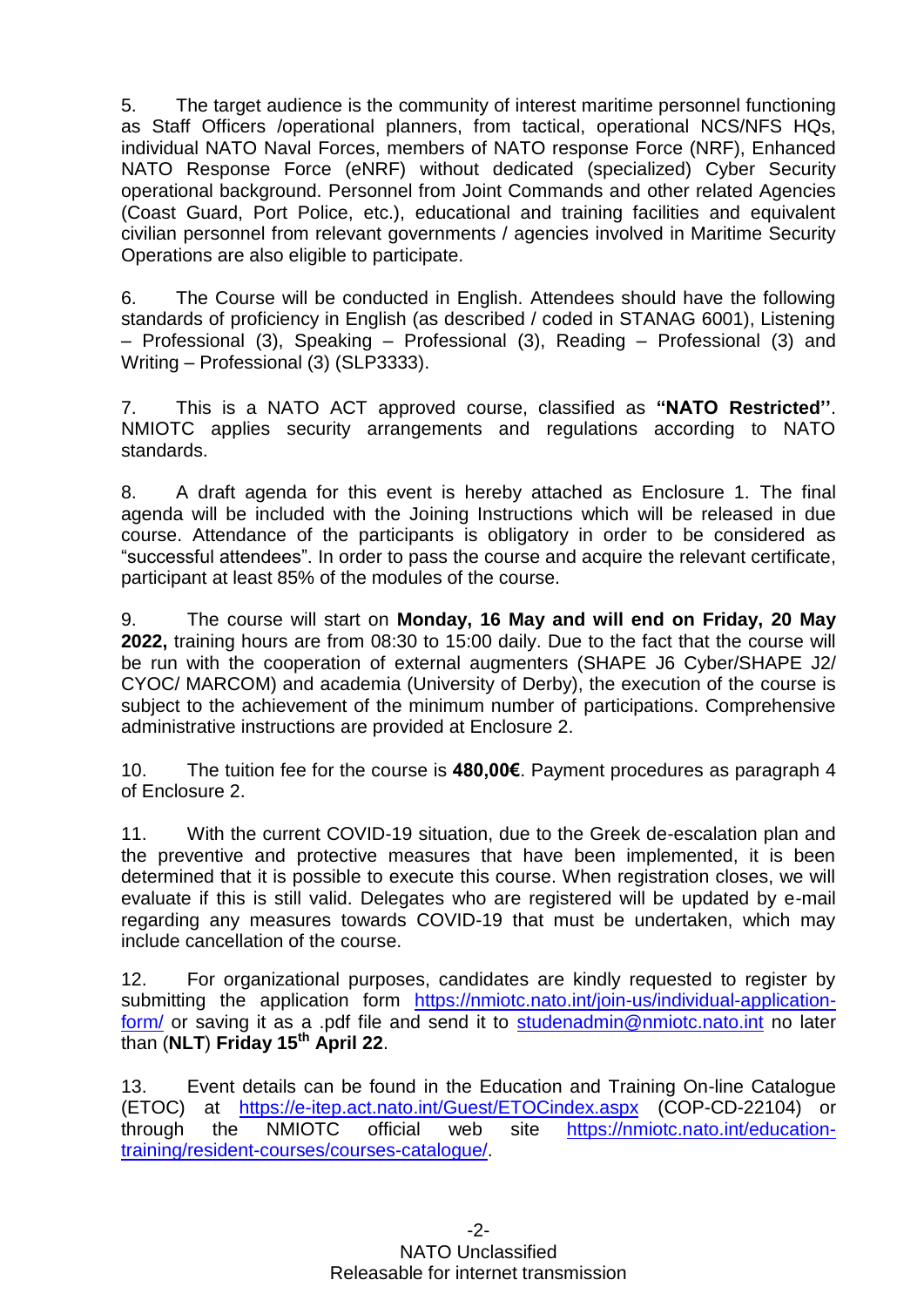- 14. NMIOTC Point of Contacts (POCs):
	- a. Course Director: Cdr Periklis Pantoleon GRC (N) Phone: +30 28210 85716, NCN: 498-5716, Fax: +30 28210 85702 Mobile : +30 6943 482491 E-mail: [pantoleonp@nmiotc.nato.int](mailto:pantoleonp@nmiotc.nato.int) (NU) [pantoleonp@nmiotc.grc.nato.int](mailto:pantoleonp@nmiotc.grc.nato.int) (NS)
	- b. Registration POC: Lt Cdr Konstantinos Papanastasis GRC(N) Phone: +30 28210 85710, NCN: 498-5710, Fax: +30 28210 85702 E-mail: [papanastasisk@nmiotc.nato.int](mailto:papanastasisk@nmiotc.nato.int); [studenadmin@nmiotc.nato.int](mailto:studenadmin@nmiotc.nato.int)

Charalampos Thymis Commodore GRC (N) Commandant NMIOTC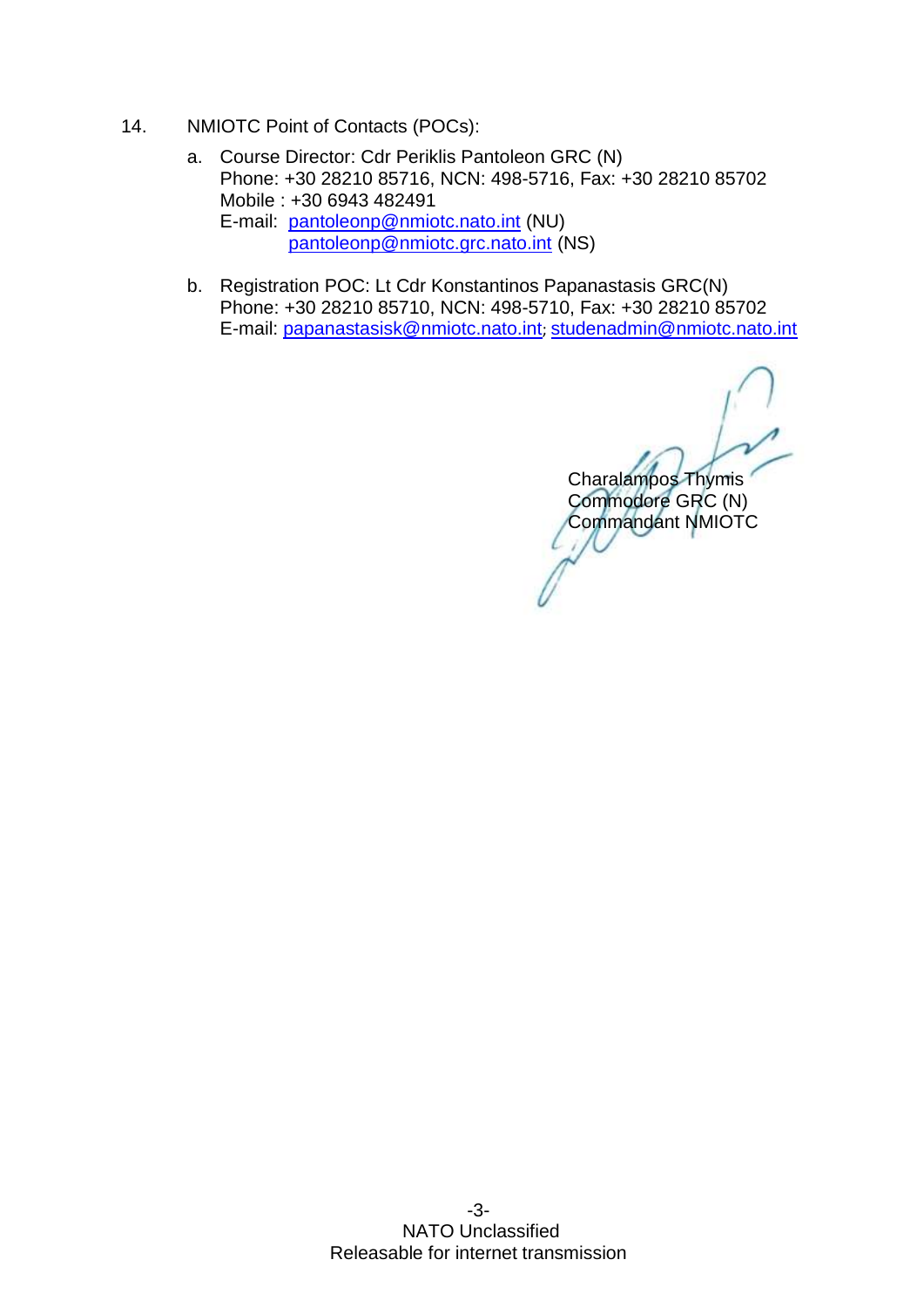ENCLOSURES:

- 1. Draft Schedule of Events for Course 19000<br>2. Administrative Instructions
- Administrative Instructions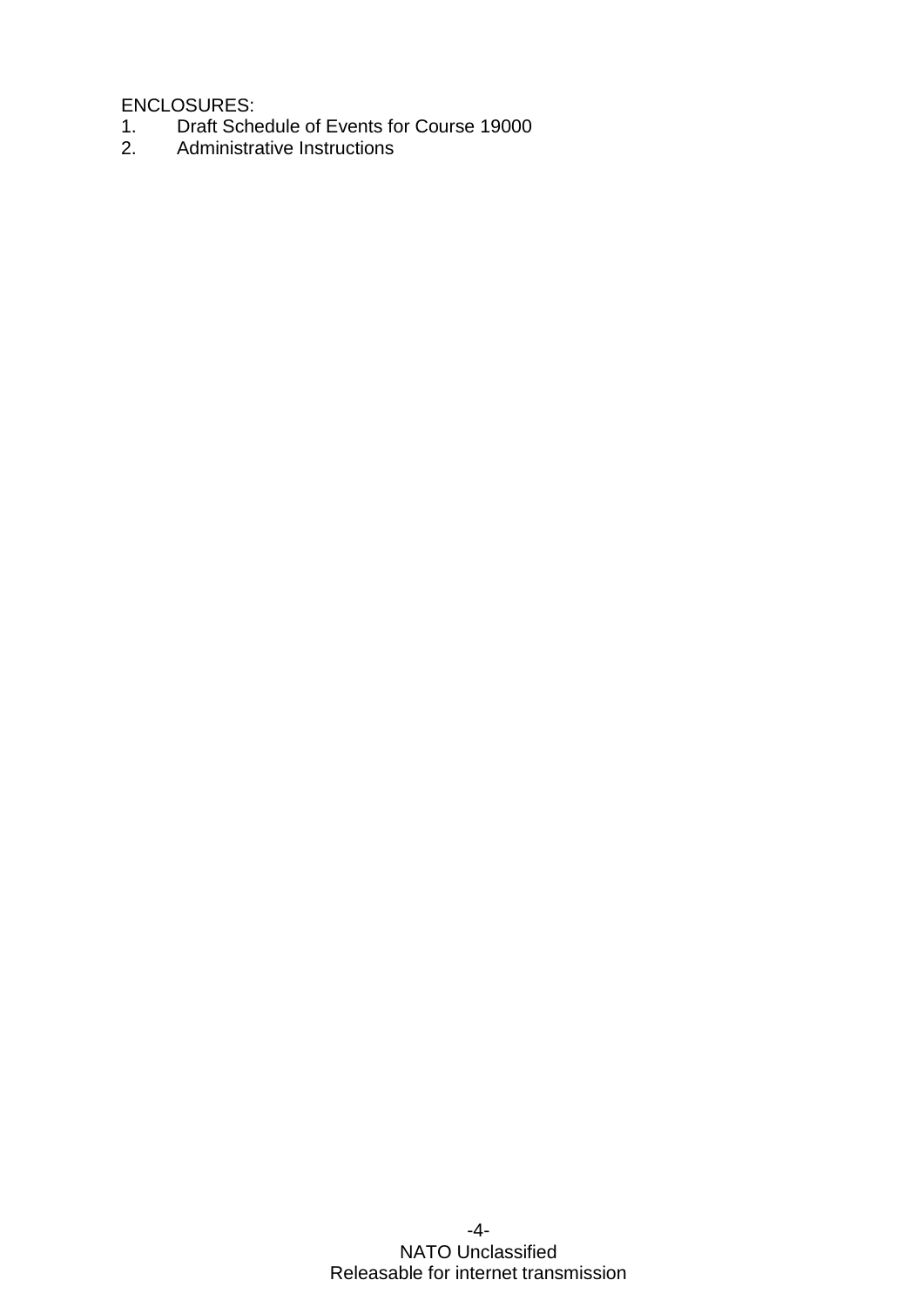## **SCHEDULE OF EVENTS FOR COURSE 19000 (16-20 May 22)**

| <b>E&amp;T Director:</b><br><b>Cpt Dimitrios Spirou GRC (N)</b> |                                                                                              | <b>Course Director:</b><br><b>Cdr Periklis Pantoleon GRC (N)</b> |                                                                                     |                               |                                                                                               | <b>Assistant Course Director / Admin Officer:</b><br>Lt Cdr Konstantinos Papanastasis GRC (N) |                                                                         |                            |                                                     |
|-----------------------------------------------------------------|----------------------------------------------------------------------------------------------|------------------------------------------------------------------|-------------------------------------------------------------------------------------|-------------------------------|-----------------------------------------------------------------------------------------------|-----------------------------------------------------------------------------------------------|-------------------------------------------------------------------------|----------------------------|-----------------------------------------------------|
| Monday<br>(May 16 - Day 1)                                      |                                                                                              | <b>Tuesday</b><br>(May 17- Day 2)                                |                                                                                     | Wednesday<br>(May 18 - Day 3) |                                                                                               | Thursday<br>(May 19 - Day 4)                                                                  |                                                                         | Friday<br>(May 20 - Day 5) |                                                     |
| 0820<br>0850                                                    | Course administration /<br>In processing /                                                   | 0820<br>0830                                                     | <b>Arrival at NMIOTC</b><br><b>Coffee Break</b>                                     | 0820<br>0830                  | <b>Arrival at NMIOTC</b><br><b>Coffee Break</b>                                               | 0820<br>0830                                                                                  | <b>Arrival at NMIOTC</b><br><b>Coffee Break</b>                         | 0820<br>0830               | <b>Arrival at NMIOTC</b><br><b>Coffee Break</b>     |
| 0850<br>0935                                                    | <b>Admin and Safety brief</b><br><b>Group Photo</b><br><b>Coffee Break</b>                   | 0830<br>0920                                                     | <b>Cyber Risk Management</b><br>CyOC                                                | 0830<br>0920                  | Cyber Incident handling<br>Guidelines for staffs at<br>Operational and Tactical level<br>CyOC | 0830<br>0920                                                                                  | <b>Cyberspace Considerations</b><br>in Maritime Operations              | 0830<br>0920               | <b>Table Top Exercise</b><br><b>ALL</b>             |
| 0935<br>1025                                                    | <b>Cyber Threats</b><br>University of Derby                                                  | 0920<br>0935                                                     | <b>Coffee Break</b>                                                                 | 0920<br>0935                  | <b>Coffee Break</b>                                                                           | 0920<br>0935                                                                                  | <b>Coffee Break</b>                                                     | 0920<br>0935               | <b>Coffee Break</b>                                 |
| 1025<br>1040                                                    | <b>Coffee Break</b>                                                                          | 0935<br>1025                                                     | Cyber Intelligence Support to<br><b>Cyberspace Operations</b><br>SHAPE J2           | 0935<br>1025                  | <b>MARCOM's</b><br>Role and Responsibilities Cyber<br>in Maritime Operations<br><b>MARCOM</b> | 0935<br>1025                                                                                  | Cyber threats actors and<br>TTPs.<br>(MARCOM)                           | 0935<br>1025               | <b>Table Top Exercise</b><br><b>ALL</b>             |
| 1040<br>1130                                                    | Maritime Cyber Threats<br>University of Derby                                                | 1025<br>1040                                                     | <b>Coffee Break</b>                                                                 | 1025<br>1040                  | <b>Coffee Break</b>                                                                           | 1025<br>1040                                                                                  | <b>Coffee Break</b>                                                     | 1025<br>1040               | <b>Coffee Break</b>                                 |
| 1130<br>1145                                                    | <b>Coffee Break</b>                                                                          | 1040<br>1130                                                     | <b>Cyber Defence</b><br><b>Operational Requirements</b><br>CyOC                     | 1040<br>1130                  | Evolution of the Cyber Domain<br><b>MARCOM</b>                                                | 1040<br>1130                                                                                  | <b>Cyber Threat Intelligence</b><br><b>MARCOM</b>                       | 1040<br>1130               | Table Top Exercise<br><b>ALL</b>                    |
| 1145<br>1235                                                    | Social Engineering<br>University of Derby                                                    | 1130<br>1145                                                     | <b>Coffee Break</b>                                                                 | 1130<br>1145                  | <b>Snack Break</b>                                                                            | 1130<br>1145                                                                                  | <b>Snack Break</b>                                                      | 1130<br>1145               | <b>Snack Break</b>                                  |
| 1235<br>1250                                                    | <b>Snack Break</b>                                                                           | 1145<br>1235                                                     | Cyber Situational Awareness -<br><b>Cyber Common Operational</b><br>Picture<br>CyOC | 1145<br>1235                  | Cyber Awareness Campaign<br><b>MARCOM</b>                                                     | 1145<br>1235                                                                                  | <b>Critical Infrastructure</b><br><b>Cyber Threats</b><br><b>MARCOM</b> | 1145<br>1235               | <b>Table Top Exercise</b><br><b>ALL</b>             |
| 1250<br>1340                                                    | <b>Ethical Hacking Phases /</b><br>Concepts<br>Password Cracking Demo<br>University of Derby | 1235<br>1250                                                     | <b>Snack Break</b>                                                                  | 1235<br>1250                  | <b>Snack Break</b>                                                                            | 1235<br>1250                                                                                  | <b>Snack Break</b>                                                      | 1235<br>1250               | <b>Snack Break</b>                                  |
| 1355<br>1410                                                    | <b>Coffee Break</b>                                                                          | 1250<br>1340                                                     | Cyber organization in BACO /<br><b>CRISIS</b><br><b>MARCOM/ CyOC</b>                | 1250<br>1340                  | Cyber Training for the Maritime<br>Domain<br><b>FRANCE CYBER MARITIME</b>                     | 1250<br>1340                                                                                  | Hacking Demo<br><b>TUC</b>                                              | 1250<br>1340               | <b>Table Top Exercise</b><br>De-brief<br><b>ALL</b> |
| 1410<br>1500                                                    | <b>Cyber Security Policy</b><br>University of Derby                                          | 1355<br>1410                                                     | <b>Coffee Break</b>                                                                 | 1355<br>1410                  | <b>Coffee Break</b>                                                                           | 1355<br>1410                                                                                  | <b>Coffee Break</b>                                                     | 1355<br>1410               | <b>Coffee Break</b>                                 |
| 1900                                                            | Ice-Breaker<br>(Hosted by NMIOTC)                                                            | 1410<br>1500                                                     | Latest NATO cyber incidents<br>CyOC                                                 | 1410<br>1500                  | Cyber Training for the Maritime<br>Domain<br>FRANCE CYBER MARITIME                            | 1410<br>1500                                                                                  | <b>Hacking Demo</b><br><b>TUC</b>                                       | 1410<br>1500               | Course Feedback<br><b>Graduation Ceremony</b>       |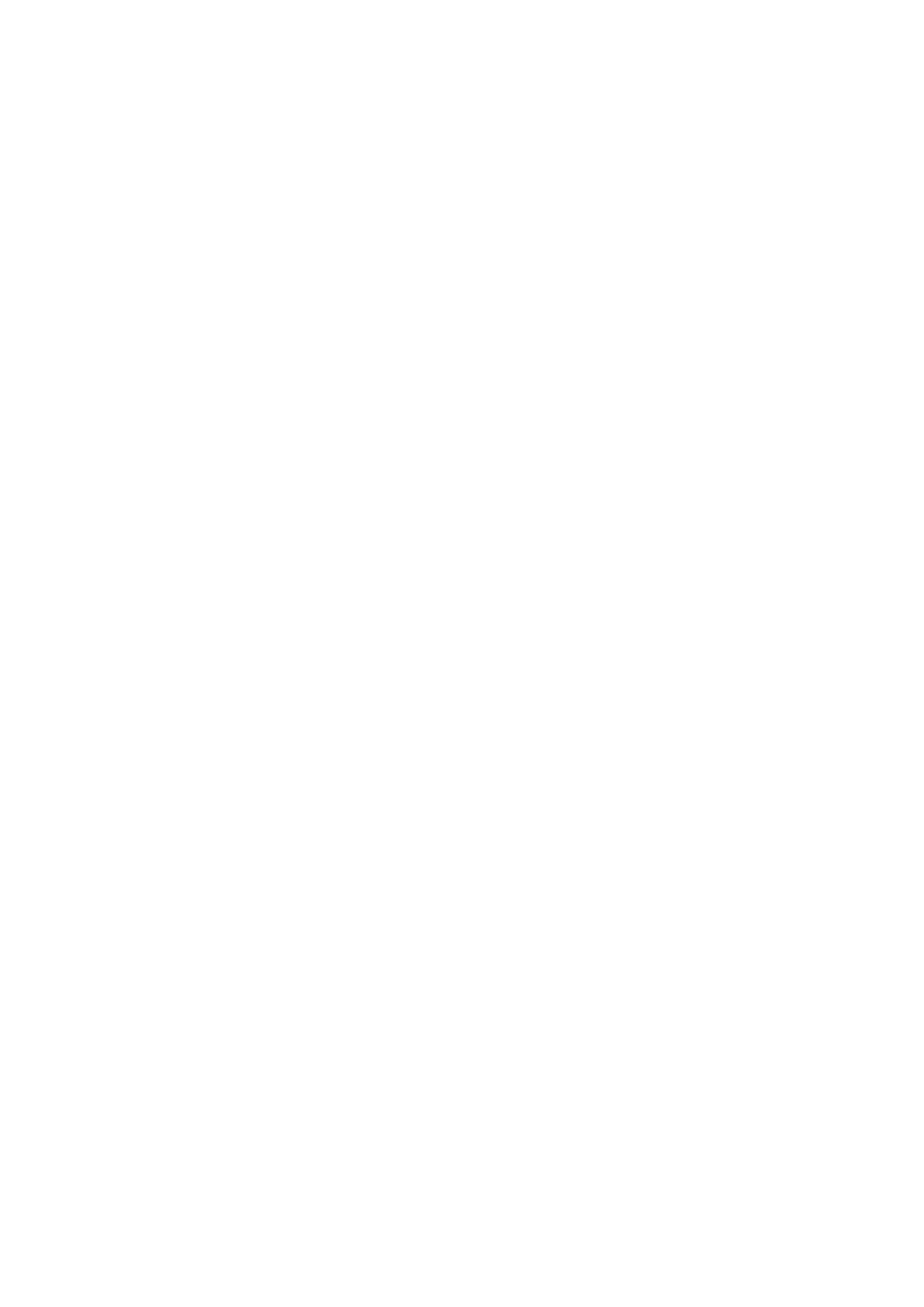## **ADMINISTRATIVE INSTRUCTIONS**

1. **Location:** NMIOTC is located in the Akrotiri peninsula, near the city of Chania, in the north-western part of Crete. The destination airport is Chania International airport "Ioannis Daskalogiannis" (airport code: CHQ). Distance from the city of Chania to NMIOTC is 20 km and from the airport to NMIOTC is 9 Km. Chania is a picturesque, unique medieval city bearing a rich and long history and culture. The following map provides orientation and driving directions from the city of Chania to NMIOTC.



2. **Registration:** You are kindly requested to submit your Application Form in accordance to paragraph 11 of the main body within the given deadline. Applications submitted after the specified deadlines may not be accepted. All applicants will receive a confirmation message. However, the final confirmation will be provided after the process and acceptance of the application. It is advised not to proceed to travel arrangements before the final confirmation.

**Note**: A maximum number of twenty four (24) trainees will be accepted on a first come first served basis.

3. **Visa Requirement:** Participants or their national authorities are responsible for visa arrangements, if needed. Participants are advised to contact well in advance, proper diplomatic agencies for up-to-date information. It is an individual's responsibility to apply and obtain their visa and to have the proper travel / medical documentation. Hellenic Ministry of foreign Affairs website [\(www.mfa.gr\)](http://www.mfa.gr/) provides relevant VISA information requirements.

4. **Tuition Fee:** The tuition fee for the course is **480,00€.** The fee includes daily transportation from Chania city centre to NMIOTC and vice versa during the course days. Full payment for tuition must be made to NMIOTC's Financial Officer on the first day of the course in cash or by credit card (American express excluded) or by bank deposit to the NMIOTC bank account:

IBAN Number: GR 38 0110 4940 0000 4945 4001 048 Swift BIC: ETHN GRAA Bank Name: National Bank of Greece

**Note:** A direct link for credit card payment can be sent to participant's email address to complete payment procedure before event's start date. Bank deposit must be completed no later than **3 working days before the start date of the event.** The relevant document with proper justification must be e-mailed to NMIOTC Budget &

2-1

NATO Unclassified Releasable for internet transmission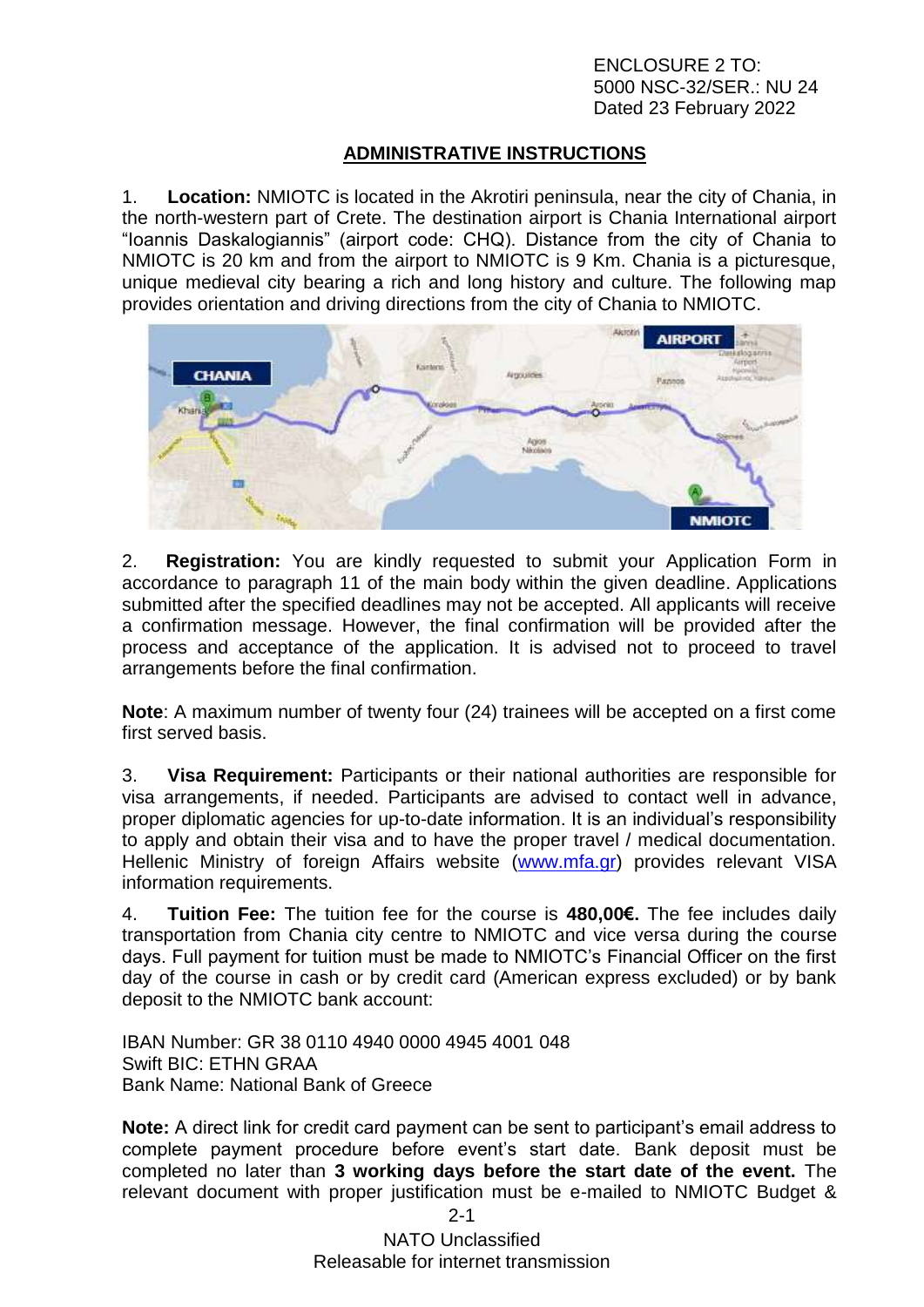Finance Officer at **[kladosa@nmiotc.nato.int](mailto:kladosa@nmiotc.nato.int)**. NMIOTC will cover only the expense that the National Bank of Greece may charge for transactions and not potential charges of other banks.

5. **Dress Code:** Participants are strongly recommended to wear Summer Daily Uniform for the whole training, as well as for the Graduation Ceremony.

6. **Meals**: Participants will have their meals outside NMIOTC, on their own responsibility and at their own discretion. A canteen is available within the NMIOTC main building that can provide snacks and refreshments for a nominal cost.

7. **Accommodation**: There are no accommodation facilities at NMIOTC. Therefore, participants are responsible to arrange their own accommodation. NMIOTC can provide guidance / assistance if requested. Hotels near the Chania city centre are highly recommended for transportation purposes. The list of recommended hotels in Chania offering special prices (for participants who book directly with each hotel by email using the code **"NMIOTC Guest")** and including breakfast and internet connection, is as follows:

AKALI 4\* hotel [www.akali-hotel.gr.](http://www.akali-hotel.gr/) E-mail: [info@akali-hotel.gr](mailto:info@akali-hotel.gr) Τel.: [\(+30\) 28210 9](tel:%2B30%202821038600)2872.

KYDON 4\* hotel [www.kydon-hotel.com](file://nunmisv-apps/Outgoing_Documents/Users/m.woolley/AppData/Local/Microsoft/Windows/Temporary%20Internet%20Files/Content.Outlook/Local%20Settings/Temporary%20Internet%20Files/Content.Outlook/Local%20Settings/Temporary%20Internet%20Files/Content.Outlook/Local%20Settings/Temporary%20Internet%20Files/AppData/Local/Microsoft/Windows/Temporary%20Internet%20Files/lytrase/Local%20Settings/Temporary%20Internet%20Files/Content.Outlook/Local%20Settings/Temporary%20Internet%20Files/vougioukasg/Local%20Settings/Temporary%20Internet%20Files/sampanisk/Local%20Settings/Temporary%20Internet%20Files/Content.Outlook/Local%20Settings/Temporary%20Internet%20Files/Content.Outlook/UZHVFRKX/www.kydon-hotel.com) (promotional code "NMIOTC 22") E-mail: [info@kydon-hotel.gr](mailto:info@kydon-hotel.gr) Tel.: (+30) 28210 52280.

SAMARIA 4\* hotel [www.samariahotel.gr](http://www.samariahotel.gr/) (promotional code "NMIOTC 22") E-mail: [reservations@samariahotel.gr](mailto:reservations@samariahotel.gr) Τel.: [\(+30\) 28210 38600.](tel:%2B30%202821038600)

ARKADI 3\* hotel [www.arkadi-hotel.gr](http://www.arkadi-hotel.gr/) E-mail: [info@arkadi-hotel.gr](mailto:info@arkadi-hotel.gr) Τel: [\(+30\) 28210 9](tel:%2B30%202821038600)0181.

KRITI 3\* hotel, [www.kriti-hotel.gr](http://www.kriti-hotel.gr/) , E-mail: [info@kriti-hotel.gr,](mailto:info@kriti-hotel.gr) Tel.: +302821051881

PORTO VENEZIANO 3\* hotel [www.portoveneziano.gr.](http://www.portoveneziano.gr/) E-mail: [hotel@portoveneziano.gr](mailto:hotel@portoveneziano.gr) Tel: +30 28210 27100.

ROYAL SUN 3\* hotel [www.royalsunhotel.com](http://www.royalsunhotel.com/). E-mail: [hotelroyalsun@gmail.com](mailto:hotelroyalsun@gmail.com) Τel: [\(+30\) 28210 4](tel:%2B30%202821038600)6363.

8. **Transportation**: Transportation will be provided during the days of the course from Chania city centre pick-up points (1<sup>st</sup> pickup point AKALI at 07:40, 2<sup>nd</sup> pickup point SAMARIA at 07:50, 3<sup>rd</sup> pickup point KYDON at 07:55, 4<sup>th</sup> pickup point KRITI at  $08:00$  and  $5<sup>th</sup>$  pickup point Royal Sun hotel at 08:05. Participants are responsible for their transportation from the airport to their hotel and vice versa. The available transportation options from Chania airport to Chania city centre are as follows: